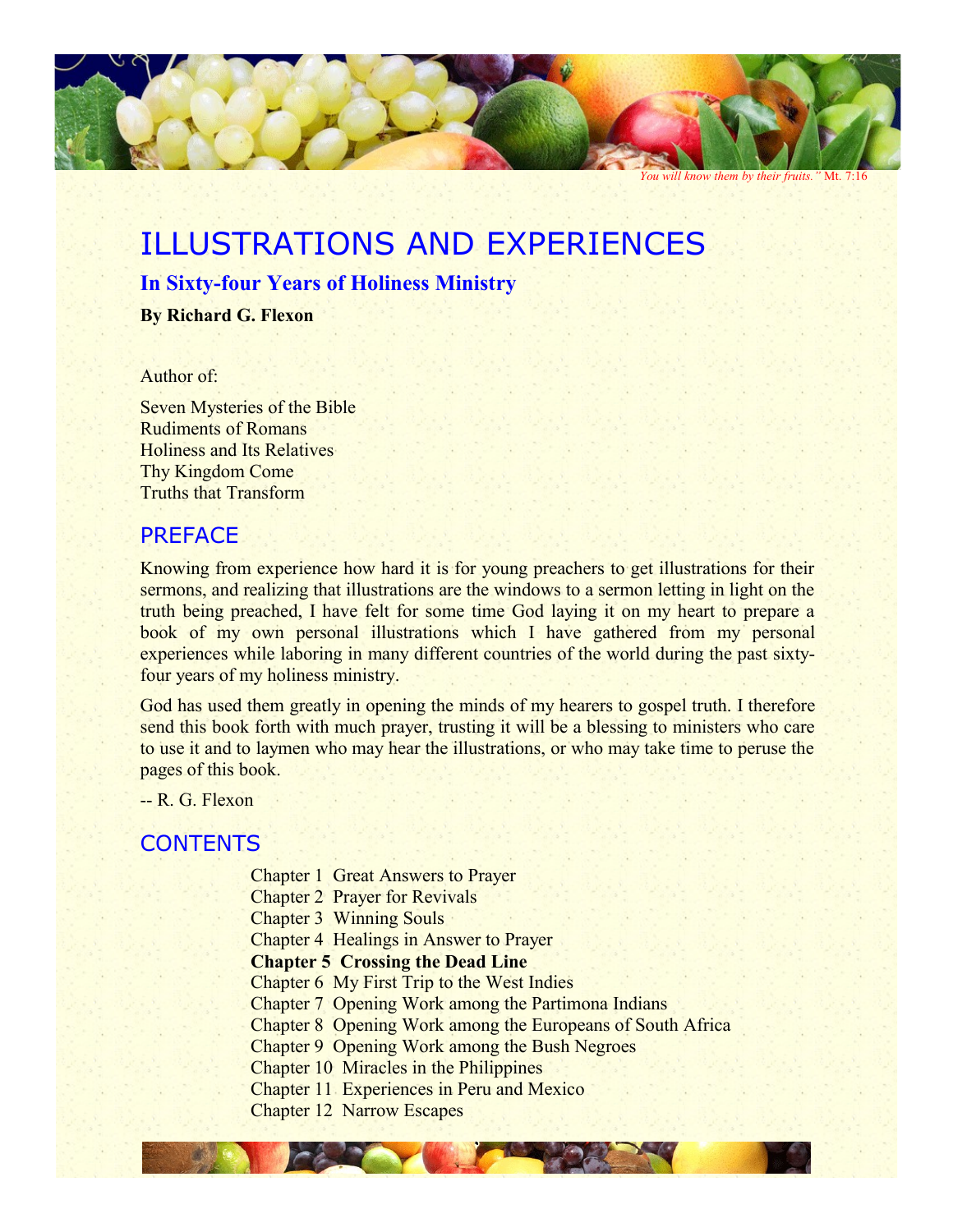# 5. CROSSING THE DEAD LINE

## *I am Damned and Know Why*

I had preached on a Thursday night in a campmeeting in Colorado Springs in the state of Colorado. It was the last Thursday night of the camp. The altar was well filled with seekers but there was also much resistance. The next day, a letter was delivered to my room.

The writer wrote, "I am a girl seventeen years of age. Last night when you gave the altar call, the Holy Spirit spoke to my heart saying, 'Will you go or will you not go?' I replied. 'I will not,' and walked out of the tabernacle. As I walked through the door the Holy Ghost said, 'If you will not go, I will have to go and get someone who will go.' I again said I would not and walked away from God. I went to my room but not to sleep. At two o'clock this morning I went back to the tabernacle and there, alone in the dark, I pled for two hours for God to speak to me again, but He did not. I feel I am damned and know the reason why. I am taking my life and ending it all."

I rushed to find the girl and pled with her not to take her life as that would mean hell that much sooner and that much longer.

She said, "But what is the use of living when you know God is gone?"

But she promised me she would not take her life.

The last night of the meeting was over. As I went to leave the door of the tabernacle, that girl was standing there. As I shook hands with her I began to weep.

She said, "Don't weep for me, weep for those for whom there is hope. Thursday night as I walked through this door, I walked away from the Holy Ghost and I am damned at seventeen:"

I went to my room with a heavy heart. Some months later I was traveling from the west by train. At Des Moines, Iowa a lady boarded the train with two children. They took a seat in front of me. The children seemed to recognize me. Finally, the mother asked if my name was Flexon. When I told her it was, she said she had heard me preach many times, then asked if I remembered the girl who gave me the letter on Colorado Springs campground. I told her I could never forget it; the letter was in my brief case and she could read it if she cared to do so.

After reading the letter, she told me that girl was in their church the past Sunday night.

Others were going to the altar and she invited her to go. She said she reached out her hands and cried, "Don't mock me! That Thursday night when Brother Flexon preached with tears, pleaded, and the Holy Ghost entreated, I turned and left the tabernacle saying I would not go with God; when I went through the door, the Holy Ghost left me. Don't mock me and ask me to get something I can never get." Lost forever and she knew the reason why.

#### *I Have Settled With Him*

In a church in N<sub>n</sub>, West Virginia, the altar call had been given. Thirty-seven people were at the altar. The pianist of the church was sitting on the front seat. The Holy Ghost told me to go tell her she was getting her last call from Him that night. I hesitated, telling Him I had never done anything like that in my ministry. He said, "Either do it or her soul will be required of you at the judgment."

I went and told her what God had said. She screamed and fell on her knees. She was up in a minute and faced the audience telling them what I had said, saying the Holy Ghost had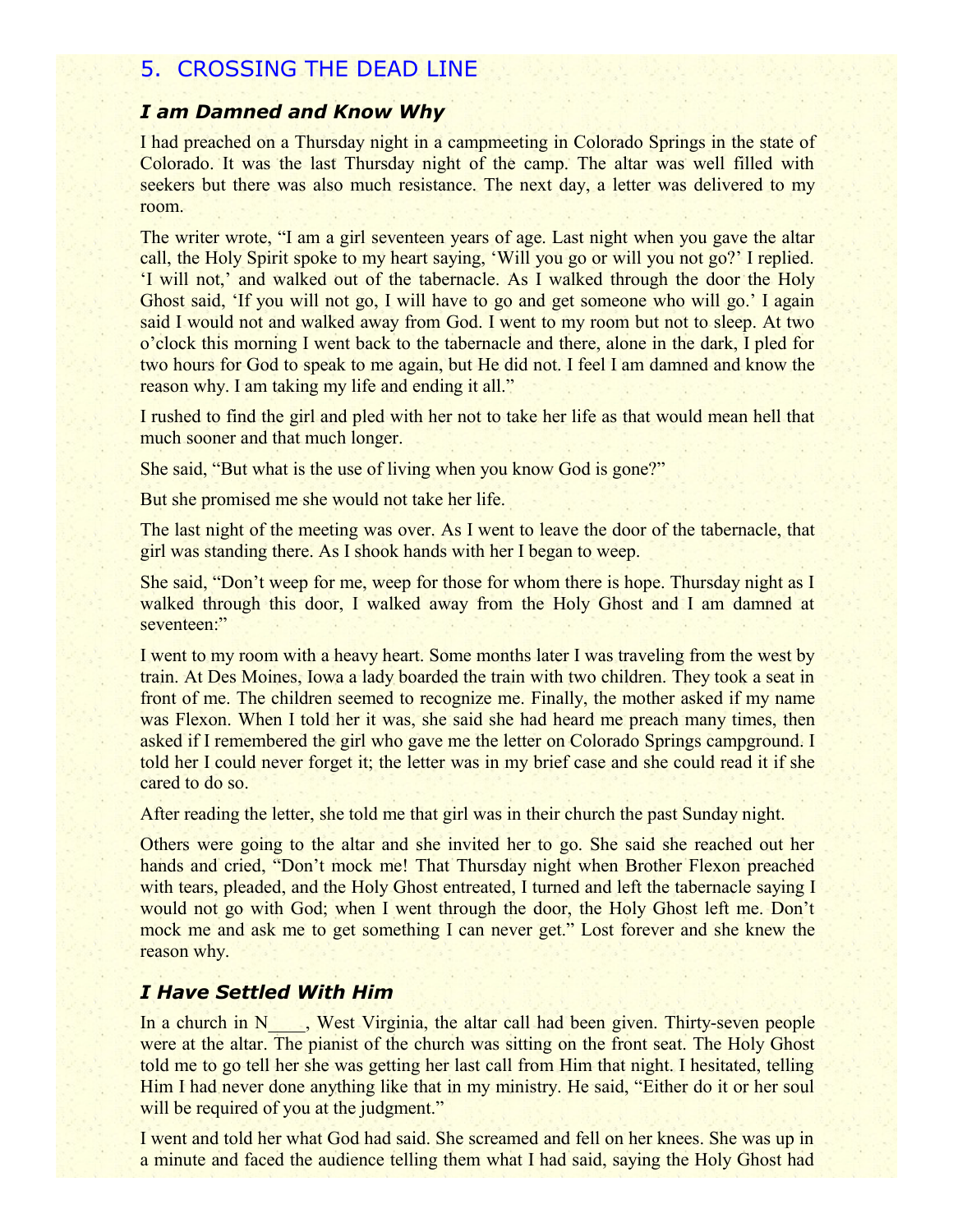told her the same thing, and fell at the altar screaming screams of rebellion. She soon left the altar. I went to her asking if she had settled it with God. She said she had, and had told Him she would not mind Him and asked Him to leave her alone and she would never bother Him again.

I returned to the platform and asked her father her age. He said 14. Some years later, I was preaching in a camp at C<sub>2</sub>, Pennsylvania. That girl came in the tabernacle with two children. I went back and spoke to her about her soul. She said she was now a married woman with two children. I complimented her for the beauty of her children, then asked her how it was with her soul. She asked if I remembered that night in the N<sub>n</sub>, Church. I told her I would never forget it.

She said, "When I told God if He would leave me alone, I would never bother Him again, He took me at my word and has never spoken to me since." Lost and knew it!

# *Don't Lie To Me*

I was in campmeeting in M\_\_\_\_ Delaware. One night the president of the camp was called to G<sub>n</sub>, Delaware to see a friend of his who was very ill, and asked me to take charge of the service. The next morning, he was called again to the home of his friend. As he entered his sick room, a preacher of another denomination was sitting by the bedside of the dying man and urging him to pray, saying while there was life there was hope and he was still alive, therefore, there was still hope.

As the president of the camp entered the room of the dying man he sat up on the side of the bed and pointing his finger at the preacher who had been talking to him, said, "Sir, stop lying to me. I know I am still alive but hope is gone."

Then pointing to my friend, Reverend A \_\_\_, he said, "Three weeks ago this man held a tent meeting in my town. I attended that meeting. God dealt with my soul. The last night I stood at the edge of the tent. When the altar call was given I felt the call of God. I walked away from that tent and away from God. I am still alive but hope has gone. Preacher, don't lie to me." He pulled his feet up into the bed and died as the preachers looked on.

# *A Seared Conscience*

It was the last Thursday night of a revival in R\_\_\_\_, Virginia. I had invited a man to the altar. He had said, "Not tonight" and walked out of the church. He did not come back to the meeting. Two weeks after the revival closed someone sent me the daily newspaper of that city.

That man's name was in big letters across the top of the front page. He was a railroader on the N & W. He had gone home from his work at ten o'clock one night, had shot and killed his wife, gone to the bedroom of his three sleeping children and killed them and then took his own life. Doctors said it was temporary mental insanity. I went to R<sub>and</sub> spent two weeks investigating the case. I found when he had said "Not tonight," and walked out of the church, he walked away from God.

Having no God to restrain him, no Holy Ghost to direct him, and a silent, dead, seared conscience; and no protecting angels, he was driven on by a carnal heart and driving demons to commit the dastardly deed. You do not know what you will do when God is gone.

# *Destiny Sealed Twelve Feet From An Altar*

In a campmeeting in G<sub>n</sub>, New Jersey, the altar call had been given when the president of the camp told me a friend of mine living in the town of G\_\_\_\_ was very ill and wanted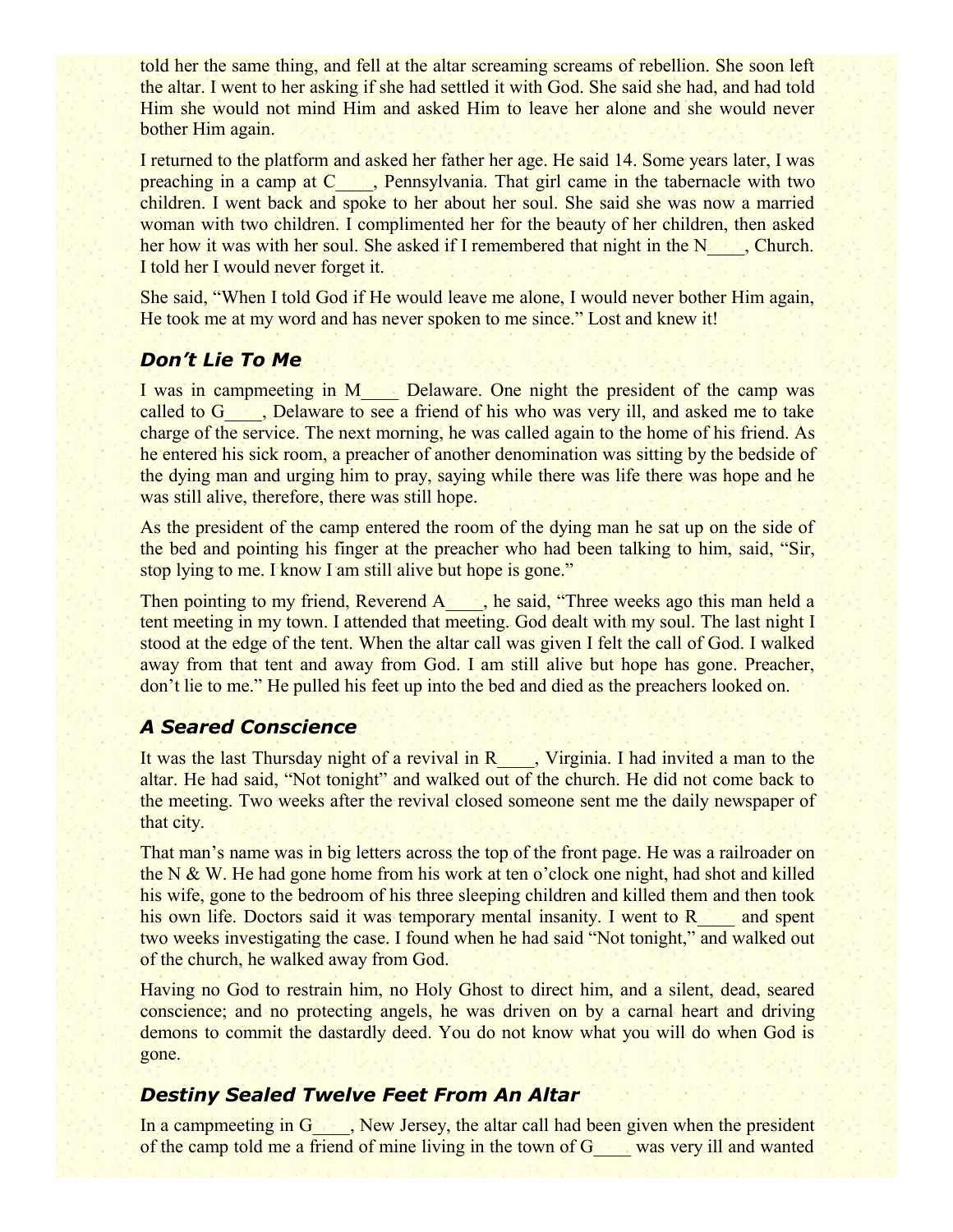to see me. I rushed to his home and found his wife walking the floor crying, "Charlie is going to hell and knows the reason why."

Having known both of them from childhood, I asked her to sit down and quiet herself, saying it may not be as bad as she thought.

She said, "But it is," for a few minutes before, Charlie had called her to his bedside telling her if she wanted to see the place where he had received his last call and had said his last no to God, to go out to the G<sub>campground</sub> to the oak tree just twelve feet from the end of the mourners' bench and she would find it.

He said, "Five years ago I stood at that tree and listened to Brother Flexon preach. When he gave the altar call he came out and put his arms around my neck and pled with me to go to the altar. The tears were in his eyes. I unclasped his hands and said, 'Not tonight' and walked away from him. When I did, I walked away from God and from that night until now He has never spoken to me."

I said, "Let me into his room."

I rushed to his bedside to find he was already dead. I never go to New Jersey, but what I go to that campground and go to that tree and stand with bared head. It was where a dear friend with my arms around his neck and I, pleading for his soul, unclasped my hands and walked away from God forever into the night. And oh, what a night.

## *One Foot in the Grave*

Sitting beside the altar in a church in M\_\_\_\_, Virginia was an old gentleman. As the message was given he would weep. When the altar call was made the Christians would gather around him and plead with him to get on his knees and seek God.

He would look up through his tears and say, "My spirit shall not always strive with man."

When asked why he would reply, as he pointed to one foot, "Because that foot is already in the grave and I will soon be dragging the other one after it and I will go to meet the God I have been an insult to for fifty years."

A short time later his obituary was in the newspaper and his soul was in eternity.

#### *He's Gone And He Won't Come Back*

In a Methodist camp near Trenton, New Jersey, two elderly people, a man and his sister, were at the altar in the afternoon service. The man found victory, but his sister did not. She was back at the altar in the night service. All the other seekers had claimed victory but that woman. I asked the saints to gather around her and pray.

As they did she threw back her head and cried, "He's gone and He won't come back. He's gone and He won't come back."

I said, "Let's pray; perhaps He will."

She said, "If I could go back thirty years, when God spoke to me, I could find Him.

Preacher, look in the faces of these Christians. There is a light of hope there." Then she said, "I see hope in your face, but look at mine. It is dark. There is no hope."

Then that terrible cry again, "He's gone and He won't come back." She arose and started down the long aisle of that tabernacle still crying, "He's gone and He won't come back."

I followed her to her son's car and helped her in it. As he drove from the campground, as far as I could hear over the night atmosphere, she was still crying, "He's gone and He won't come back."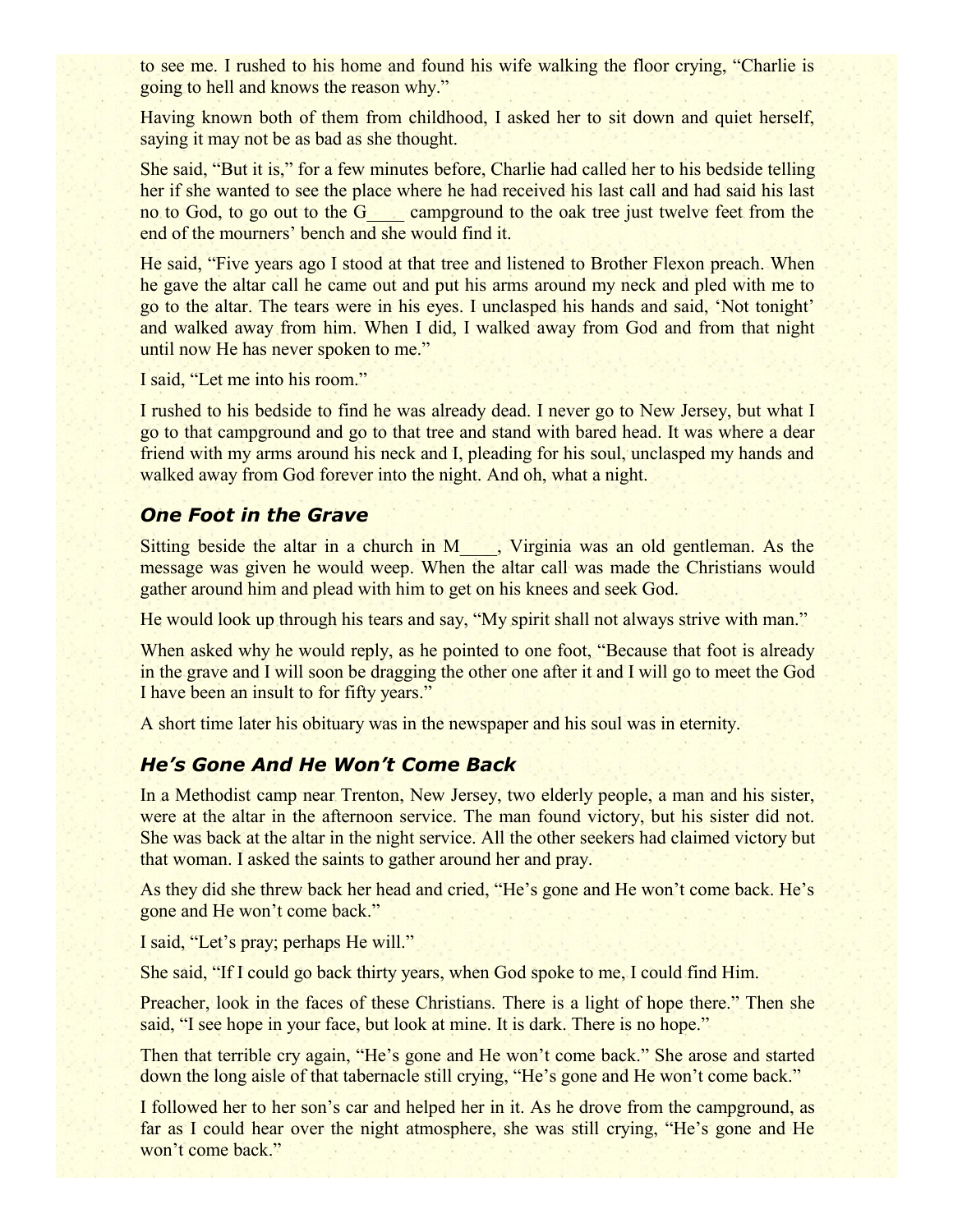I rushed to my room and fell on my knees telling God I would always preach a warning message, warning people against saying no to God. Some years later I talked to a man who was beside me in that camp and heard the cry of that woman. I asked if he knew what had become of her. He said she had died and he had stood beside her bed when she passed on and she died crying, "He's gone and He won't come back."

# *Three Children Damned*

As District Superintendent over the V District of the Pilgrim Holiness Church, I visited many times a smail country church. Each time I would go a man would give me a five dollar bill saying, "As long as you preach your warning message, I will support you." when I asked him if he had what I preached, he would reply, "No, and I can never get it."

One day as he had stood at the foot of the bed of a dying daughter, she arose in the bed and pointing her finger at him cried, "I am going to hell and your ungodly life is the cause of it."

He cried, "Daughter, don't say that again. You are the third child who, when dying, has said they were going to hell and my ungodly life was the cause of it."

# *I Settled It At Nineteen*

I walked into the home of a sick man in I\_\_\_\_, Virginia. As I entered his room he began to quote the eighth chapter of Romans. He quoted it all without missing a word. When he had finished, I said, "That is good doctrine." I asked if he had what Paul was writing about.

His answer was, "I can never get it."

He said when he was nineteen he attended a revival. The Holy Spirit spoke to him but he rejected the call. The Spirit had never come back. When he realized he had missed it he began to memorize the scriptures. He said he could quote the New Testament and a part of the Old Testament but the knowledge of scriptures in his head had not brought him a changed heart. He settled it at nineteen.

# *I Will Never Do It*

In a revival in H<sub>3</sub>, Maryland, a girl, eighteen years old was at the altar. She seemed to be praying good, but she suddenly brought her hand down on the altar saying, "I will never do it," and left the altar.

Eighteen months later I was in a revival in the same church. Monday night that girl came to the meeting with three other girls. As I preached, I noticed the other girls were affected. I went to invite them to the altar. They hesitated. When they did, that girl, who had made that statement eighteen months before, fell on her knees, and taking the other girls by the hand, said, please do not do as I did when Brother Flexon was here before. At that altar I said my last no to God."

She led them to the altar but she went back to her seat. Many years later I met her in a camp and when I spoke to her about her soul, she pointed back to that night when she said, "I will never do it," as the night she crossed the deadline.

# *A Tragic Ending*

I had preached in a camp in F\_\_\_\_ C\_\_\_\_, Alabama. A young man and his wife were at the altar. The wife was kneeling at the front of the altar and the husband on the opposite side. Two smail children stood beside them. The husband soon claimed victory. The wife was still praying when at eleven o'clock, weary, I went to my room. The other evangelist,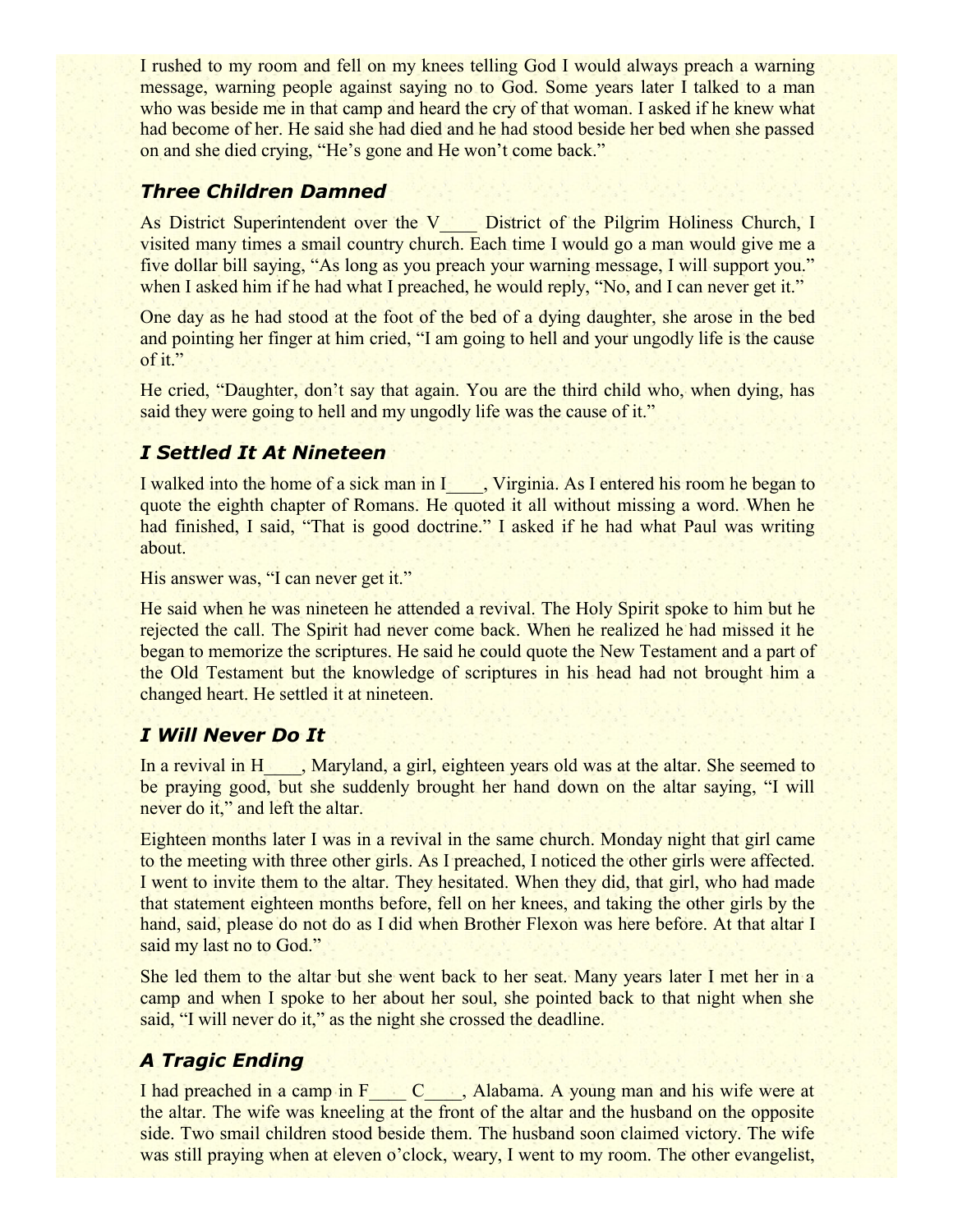R<sub>T</sub> French and his wife said they would stay on with her. I had to preach the next morning.

As I went to the platform I noticed a heaviness over the service. It was not easy to preach.

When I had finished, the people gathered around asking if I had heard what had taken place. They told me that young lady had, about one o'clock that morning at the altar, looked up saying, "I will never do it."

That morning she and her husband had eaten breakfast together, he had kissed her goodbye and gone to the garage and backed out his car to go to work. Hearing a shot fired in the house he rushed back in and found his wife lying dead in a pool of blood. Seven hours after she had told God she would never do it, she was in eternity, forced there by her own hand. Two children must bear the stigma for a lifetime and a soul must suffer in hell forever. Tragedy of tragedies.

#### *Too Late, Too Late*

I held a number of meetings in a church at P\_\_\_\_ T\_\_\_\_ in Pennsylvania. I always stayed in the home of an unsaved man He was a moral man with no bad habits. He attended all church services, even prayer meetings, would sit on the second bench in the church with his wife and weep as I would preach. I never failed to invite him to get right with God. Many times I had prayed with him at the altar but he always prayed up against something. One day I was in his home and he asked me to go to the garage with him. He told me of something which he did many years before while he worked in a lumber camp, that he could not confess to his wife, for it might wreck their home and he loved his wife and home. I begged him to make it right, but he refused.

A number of years later I was called to his home to see him. He was ill, sitting in a chair and leaning his head on his arm, lying on the back of another chair. I prayed with him and pled with him to yield to God but all I got from him as he looked up from his chair was, "Too late now, preacher, too late now." Reader, will you someday be crying too late now?

## *The Price of Neglect*

My father had held a six weeks revival in which over two hundred had found God. A week later he was called to the bedside of a dying mother who had attended that meeting. Father sat at the side of the bed while the husband stood at the foot of it waiting for the end.

That dying woman sat up in the bed crying, "I'm going to hell! I'm going to hell!"

The husband rushed and took her in his arms saying, "No, you are not going to hell. You have been a good wife to me; a good mother to our children; a good church member for twenty years; you are not going to hell."

She said, "Until a few moments ago I thought as you think, but God opened heaven and gave me a vision of His holiness and I saw how far short I had come. I have neglected my Bible, my prayer life, my church, my religious activities, and I am not fit to stand in the presence of the holiness of a Holy God."

She died crying, "I'm going to hell." "How shall we escape if we neglect so great salvation?"

#### *Fatal Procrastination*

I was in a revival in Virginia. One night I dealt with a man who lived across the street from the church, about his soul.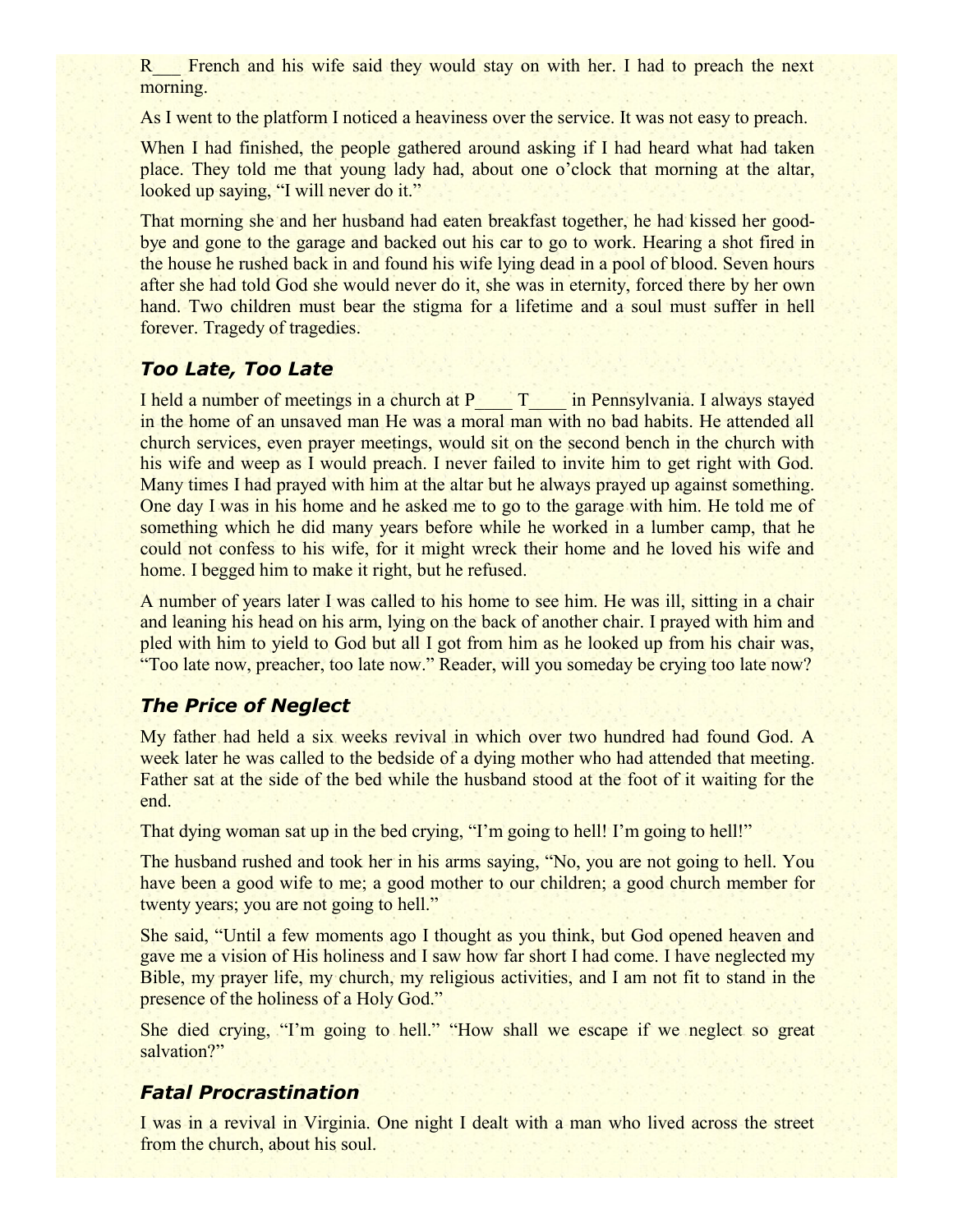He said, "Not tonight, but some other night perhaps."

The next day in an hour of despondency, he had cut his throat with a razor in an attempt to take his own life. Two days later, as I was visiting in a hospital, someone pointed to a bed with curtains around it, saying, "There is someone behind those curtains who needs you."

When I walked behind the curtains there was the man who had said to me two nights before, "Not tonight, perhaps some other night," on his death bed. His throat, having been cut from ear to ear, was taped together. The nurse was feeling the pulse of his left arm. He was running his right hand over the bed covering and putting his fingers to his swollen lips and swollen tongue. I watched him for sometime then asked the nurse why he was doing it She said he was begging for a drop of water. I asked her to give him a drop and not make him beg for water when there was so much of it. She replied he could not swallow even one drop; it would choke him to death. I asked how long he had been doing it. She said for twenty-four hours without one minute's let up. I rushed from behind those curtains weeping and hurried down the corridor and out on the street. As I stood on the street with bared head, weeping, I was seeing those in hell who had been in my meetings, had turned God down and were in the regions of the lost, crying for one drop of water that they can never have.

# *Give Me Until Tomorrow Night*

The young man was a backslider. He was a member of a church in Harrisburg, Pennsylvania. The campmeeting was on at Allentown, Pennsylvania. He was attending. One night there was a great burden for him on the saints. During the altar service many went to him, inviting him to the altar. Finally the evangelist, Paul Rees, went.

He said to the evangelist, "I am not ready to go tonight. Give me until tomorrow night and I will be at that altar."

He walked out of the tabernacle, got in his car and drove home, and to work the next day.

Around four o'clock the next afternoon, as his mother was praying for him in her room on the Allentown campground, a telegram was delivered to her telling her to come home at once, her son was dead.

Upon arriving home she found he had been sweeping the fifth floor of the building in which he was working. He was sweeping the dirt down an elevator shaft. The elevator being a floor above him, he got too close to the shaft and his foot slipped and he fell down the shaft. When they pulled him out of the shaft he was dead. That night at the camp the evangelist did not preach. He just told the story of that young man and eighty-two people rushed to the altar. The one who said, "Give me until tomorrow night," was not among them. He was where sermons are never preached and altar calls are never given. Swift Judgment.

#### *Mind Your Own Business*

I was in school at Greensboro, North Carolina. Charles Slater and Fred DeWeerd were holding a revival in the college church. When the altar call was given I was out in the audience doing personal work. I felt led to speak to a young man about his soul. He became angry and told me to mind my own business. I left him. That was on Sunday night. The next Friday night his mother called me to come to their home. She led me into their parlor where that young man was lying in a casket.

On Wednesday night, after telling me to mind my own business, he went to see his girl friend who lived in another town. To get there he tried to steal a ride on a freight train. As he went to hop on the moving freight his foot slipped and he fell under the train, and his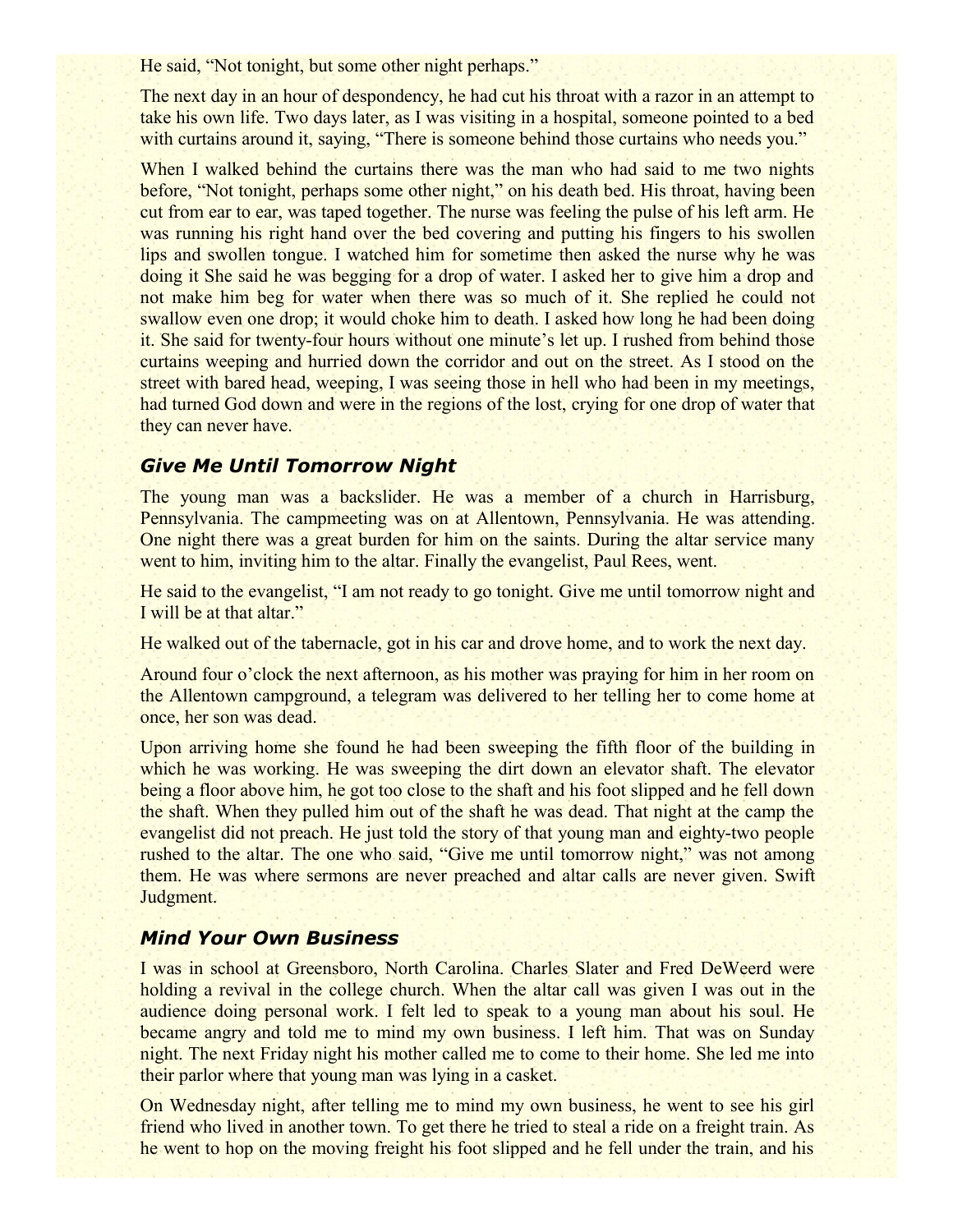body was cut in two so that they had to nail a board on to his back to hold it together. Swift Judgment.

#### *God Is Laughing At Me*

The conference was on in my district. The Examining Committee had met to examine candidates for ordination. We were looking for a young man to appear before us who had graduated from one of our Bible schools and had spent one year in a university. Instead, we received a letter from him which read as follows:

"Dear Sirs: I will not be here to be ordained into the ministry. While in the university, I have learned that Jesus was the bastard Son of Mary, His blood was no more than the blood of a goat and the Bible is a nasty book of lies."

A few days later he was leaving home to go back to the university. His old mother handed him a Bible saying, "Take this with you and read it and get back to your mother's God."

He took it and threw it on the table saying, "Away with that nasty book of lies, and furthermore, if you will not promise to never mention to me again that bastard, Jesus Christ, I will never cross your door again."

She said, "Come when you please, but when you do, you will hear of my Christ."

He walked out of the house angry, went to the depot, and boarded a train for the university.

There was a wreck and in a few hours his crippled body was carried through the door he said he would never enter again. He asked his mother to call the university and have his professor and some of his buddies to come. When they arrived he arose on his bed and pointed his finger at his professor.

He said, "When I entered your classes I had faith in God and an experience in Jesus Christ.

You taught me Jesus was the bastard son of Mary, that His blood was no more than the blood of a goat, and the Bible was a nasty book of lies. You made me laugh at God but now, professor, I am dying and God Almighty is laughing at me." Swift Judgment.

# *I Don't Need Your God*

Two young men sat on the back seat in a church in Camden, New Jersey. The pastor, a friend of mine, had preached an evangelistic sermon. These young men mocked his altar call. One of them was a conductor on a freight of the Pennsylvania line operating from Camden to Atlantic City. He went to take out his freight at 11:00 p.m. That night. There was an accident and his legs were crushed. Two preachers, both friends of mine, were called to pray with him. They found him in a hospital crying for God to have mercy on him and promising God he would live for Him if he would spare his life. God answered and his life was spared. One year later he was going back on the job. As he walked down the street to go to the freight yards to take out his train again, he met one of the preachers who had prayed with him a year before. The preacher asked if he remembered what happened a year ago and the promise he had made God.

He said he well remembered it, but he said, "Then, Preacher, I was dying. My legs were crushed, but now look at my legs," as he shook them. "They are as good as they ever were. I needed your God then, but now I do not need Him," and walked down the street laughing.

He went to take out his freight that night after a year's absence. As he went to couple two box cars together, he was caught on the coupling and instantly his life was snuffed out.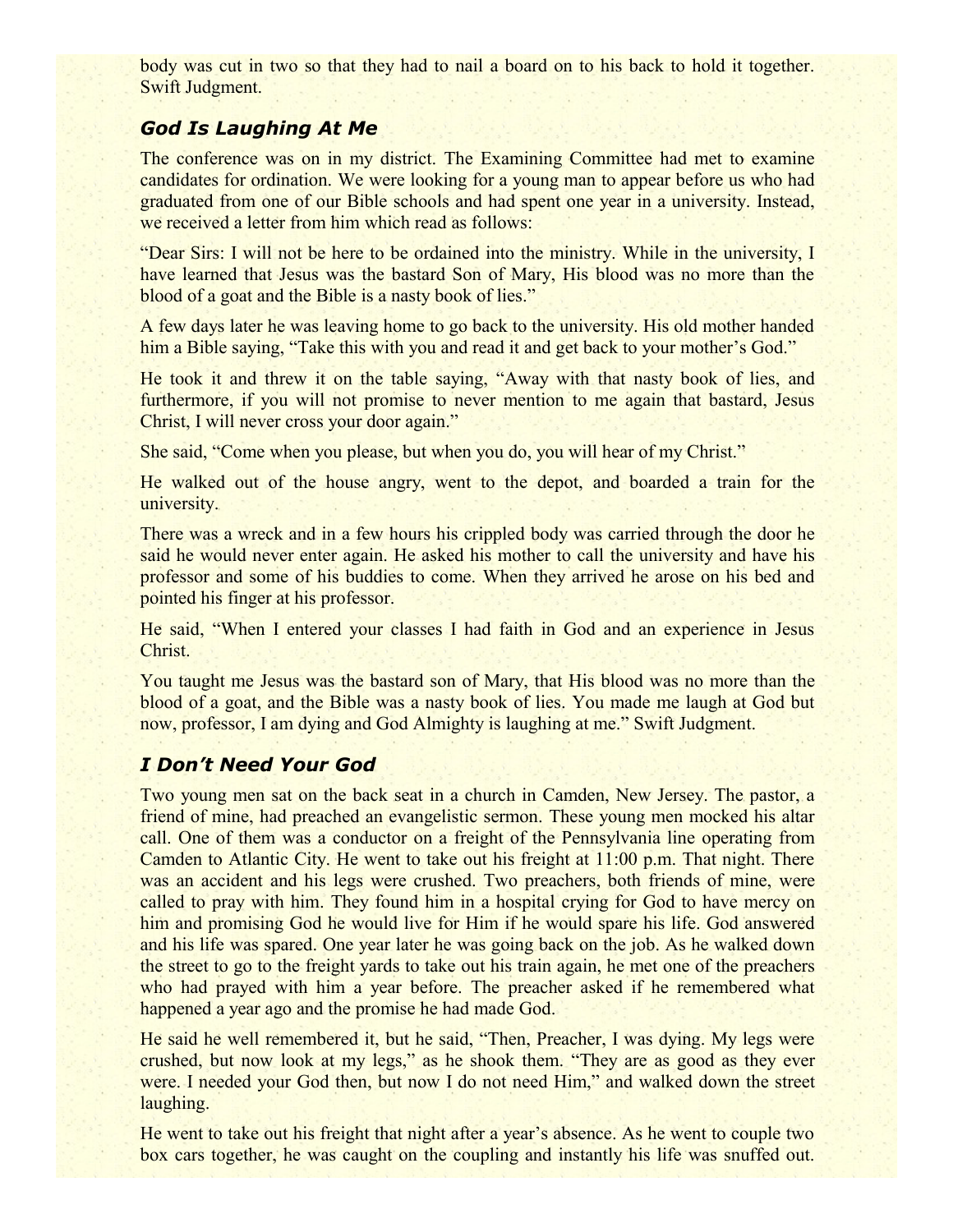Swift Judgment.

#### *Narrow Escape*

Wesley had gone to God's Bible School to prepare for missionary work in Africa. He had come home after his first year in school for the summer vacation. He was keeping company with a young lady who was also on the background spiritually. In those days we held Sunday school in the afternoon. One Sunday afternoon as Wesley walked out of the church I spoke to him about his soul.

He laughed and said he was only nineteen and said he was going to have his fling at sin and have a good time in the world, then lie would consider getting back to God.

That night I preached on the text, "The wicked shall be turned into hell and all nations that forget God" I looked at my watch when I finished and it was two minutes to nine. I asked how many would be ready to meet God by nine o'clock. He looked at his watch and mocked my giving of the altar call. I fell on the floor in the pulpit unconscious as far as anything around me was concerned. For thirty minutes I was under soul burden for him. When I came to, he was at the altar with his coat off praying for God to have mercy on him. He was reclaimed that night. On Tuesday afternoon he was sanctified. On Friday night he led the song service in a prayer meeting in our church. Saturday afternoon, about four o'clock, as I sat in my study preparing my Sunday messages the phone bell rang.

When I put the receiver to my ear, his brother Harmer cried, "Brother Flexon, come to our house at once. Wesley is dead."

I said, No, he is not. He was at church last night and led the song service."

He said, "Come at once. Fifteen minutes ago Wesley kissed Mother good-bye, telling her he was going to the river to swim, but would be back in time to help her get supper. He had gone out into eighteen feet of water, and was seized with cramps, and went down, a now two doctors had just pronounced him dead."

What if he had put it off for one more week? There would be a different story to tell about him.

The Sunday night service was over. I was standing at the door of the church in Staunton, Virginia. A young man who had once known God, a student in a world renowned Bible school, now a backslider, home on vacation from the school, was going out of the church. As I shook his hand, I pled with him to get back to God.

He replied, "What God requires is too much to pay."

He walked to his car and started for Clifton Forge, Virginia, where he was to visit relatives on Christmas day. He never saw Christmas day. Just before he reached Clifton Forge, his car left the road, plunged over an embankment and into a river. Two hours after he had said, "What God requires is too much to pay," he was answering to that God. He was in eternity. Swift judgment.

# *No, Hell, God Can't Get Me*

He was twenty-three. I was holding a revival near his home. He was attending each night.

The saints were praying for him and conviction was on him, but he resisted.

One day, he with his brother, had gone to cut logs for a saw mill. They had cut a tree and when it fell, it fell toward Cecil. He ran, but it nearly caught him.

His brother said, "Cecil, it nearly caught you."

He said, "No, Hell. It could not get me."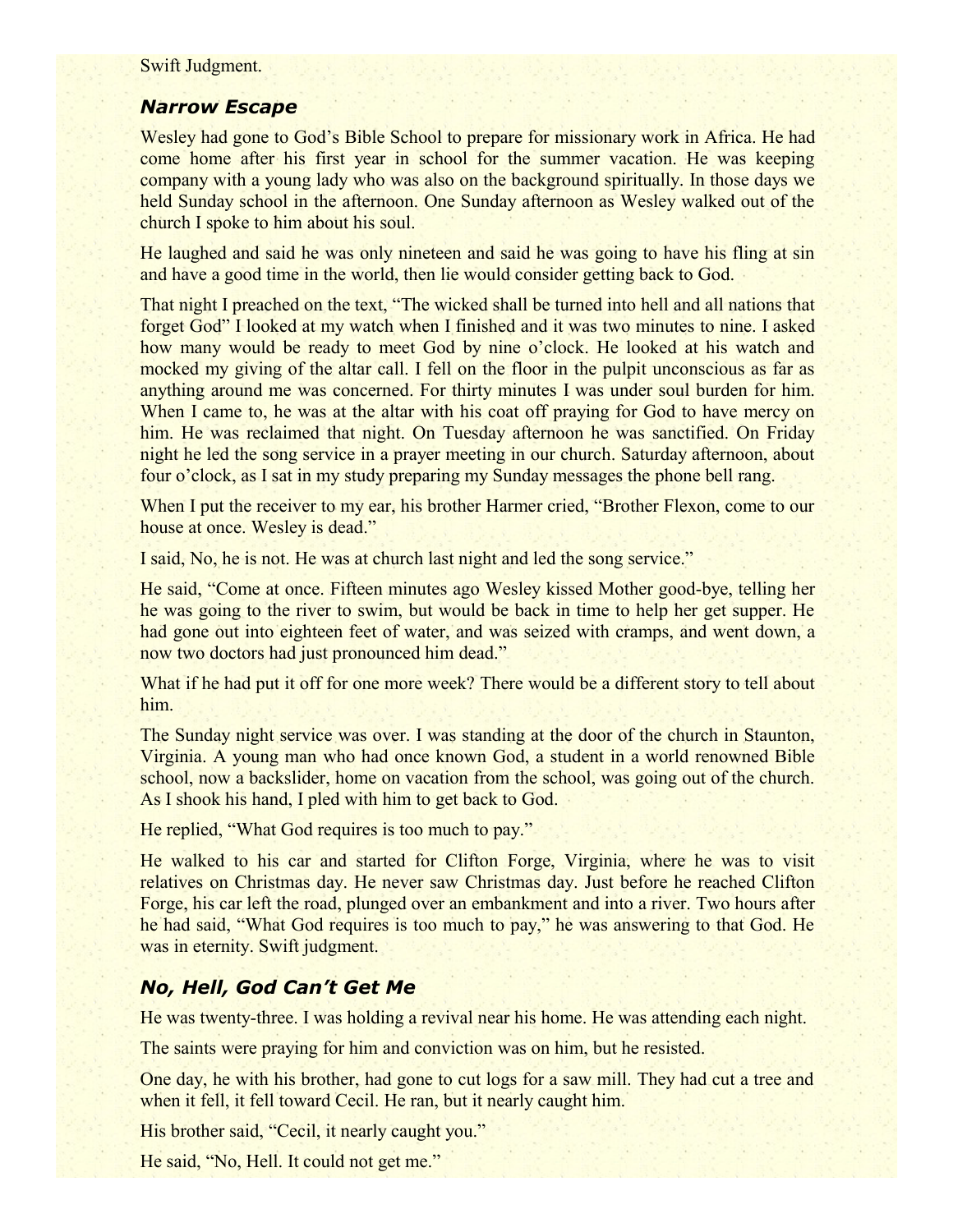They went to fell another tree. It, too, fell toward Cecil. He began to run but caught his foot in a root or brier, tripped, and fell. The tree fell on him and crushed him. Swift Judgment.

#### *I Do Not Need Your Holiness*

It was in a revival in Warm Springs, Virginia, that a business man and his wife were seized with conviction. They would not yield during the meeting. As wife and I were leaving Warm Springs, we had to pass their home. They came to bid us good-bye.

As he stood by the car, he said, "We should have yielded to God during your meeting.

When you have gone, we decided we are going to settle with God."

That day they found God while praying in their home. They attended the holiness church near there, and received light on Holiness. The wife received the experience.

The husband said, "I do not need your holiness." He turned it down.

Three weeks later he was back with the old crowd as bad as ever. Five weeks from the day he turned down holiness, his men brought a load of logs to his saw mill. They were slow in unloading them. He tried to get them to hurry and unload them. Their slowness disturbed him, and in anger he rushed to the load of logs and pulled the stay chain. Five large logs rolled on him. The flesh was torn on his legs from his knees to his ankles; both collar bones and every bone in one hand was crushed. They rushed him to the hospital. The doctors brought him through. One year later, I was holding another revival in Warm Springs. That man was the first seeker in the meeting to pray through.

When we were leaving Warm Springs that year, he stood beside my car and asked if I would do something for him. I promised I would.

He said, "wherever you preach, will you tell the people that John Rodgers will carry this lame leg and this bunch of gristle on the end of this arm until the resurrection morning because, when God called me to holiness, I said, "I can get along without your holiness." Judgment is swift.

# *Threatened*

The tabernacle was located near Richmond, Virginia. The truth being preached had stirred the community. Many were seeking God but some of the men were angry because their families were getting saved. It was a Sunday afternoon. The tabernacle was crowded and many were standing outside.

That afternoon I preached on the text, "The fathers have eaten sour grapes and the children's teeth are set on edge." The theme was on the influence of fathers on their children When I finished the message, a group of angry men, with clubs and rocks, lined up on both sides of the path that led to the place where I had my horse tied. When my wife and five year old daughter walked with me to the door of the tabernacle, the men dared me to step outside the door. I took my wife by the arm, and she held on to the daughter as we walked down that corridor of angry men. Not a club was used or a stone thrown.

The meeting closed that night with many seekers. Three weeks later three of the men, who were leaders in that group, were traveling at a high rate of speed down the dirt read leading to our home. They lost control of the car. It left the road and turned over three times. They pulled two dead men from the wreckage and the third one with a brain damage that finally sent him to a mental institution. Swift Judgment.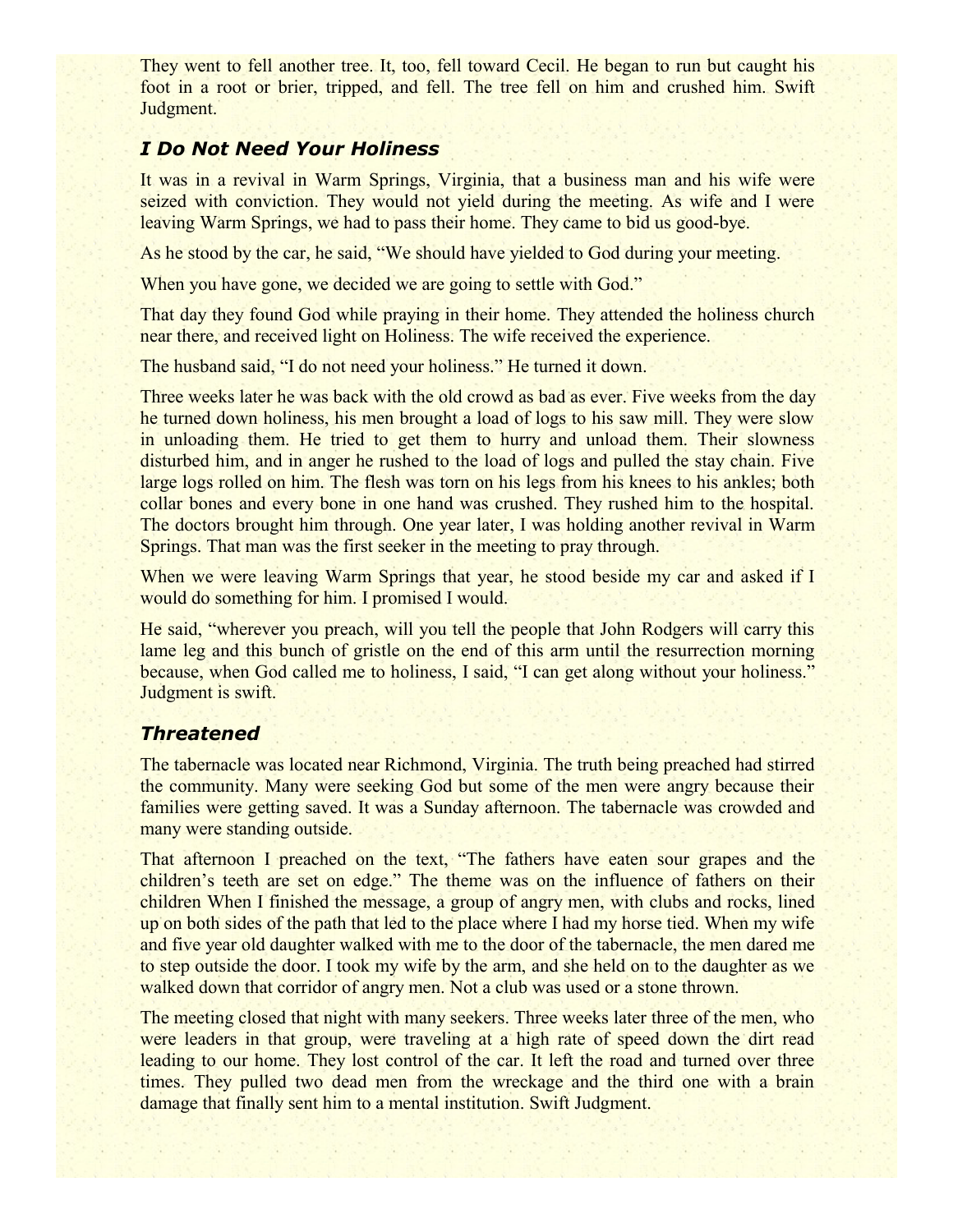#### *Father, Tell me, Is there a Hell?*

A boy rode up to the parsonage in a town in Pennsylvania, and delivered a note. It asked for my friend, the pastor, to come at once to a home in the town. When he arrived he found a sixteen-year-old girl very ill. She had just gone through a revival in my friend's church. She had refused to yield to God. She told my friend she did not want to be a Christian, that she was only sixteen and wanted to get well so she could have her fling at sin and pleasure. He tried to pray but the heavens seemed as brass. Three days later the same boy came with another note begging him to come at once for the girl was dying.

When he arrived at her home she was being held by her father as she screamed, "Father, tell me, is there really a hell? My feet feel like they are in the flames now." She died crying, "Tell me, is there really a hell?" Swift Judgment.

#### *I'll Have Him If It Damns My Soul*

The revival was over. I was shaking hands with the pastor's daughter who had resisted the strivings of the Spirit all during the meeting. I entreated her to even then go to the altar and yield to God. She refused saying she was engaged to a young man in the town who was divorced and she did not believe she could be a Christian and marry a divorced man. I told her if that was her belief she had better give him up.

She replied, "I will have him if it damns my soul."

Three weeks later she was called to the home where that young man boarded. Upon arriving she was ushered into his bedroom and found him dying in a pool of blood. He had cut his throat with a razor. She fell on her knees beside him, in a pool of blood, and heard him gurgle in his last breath, "Dying and going to hell."

She screamed, "Oh God, to think three weeks ago I told Brother Flexon I would have him if it damned my soul. Now he is dead and my soul is damned. Swift Judgment.

#### *No Time For God Today*

It was in the town of Frankfort in Indiana. A mother had been in service nearly every night of the revival. I had dealt with her each night. The last Sunday night I had especially pressed on her the question of her soul salvation. That night she had told me she was not ready to give up the world. I went on from there to  $F$   $\rightarrow$  B  $\rightarrow$  Indiana the next Friday for a revival. The next Sunday afternoon the pastor of the Frankfort church called me long distance. He asked if I remembered that lady and how I had dealt with her about her soul. He said he had called her that Sunday morning to tell her he would come to get her and her children for Sunday School if she desired to come.

She told him, "No, I do not have time for Sunday School, church, or God today."

She was going to the city park with some friends for a day's outing and dinner. She went.

After the dinner she was horseback riding. Her horse stumbled and threw her over its head. Her head struck a rock and she was instantly killed. Swift Judgment.

#### *Quench Not The Spirit*

A young man had been wonderfully saved in a church I pastored. He was a happy, shouting type of Christian. When he would get blessed and shout it disturbed some people and they did not mind speaking about it. One night he overheard some of them criticizing him for shouting. He walked out of the church that night past me and as he passed, he said, "1 will never shout again." He did not and soon drifted from God and was lost to heaven. Be careful of your criticisms.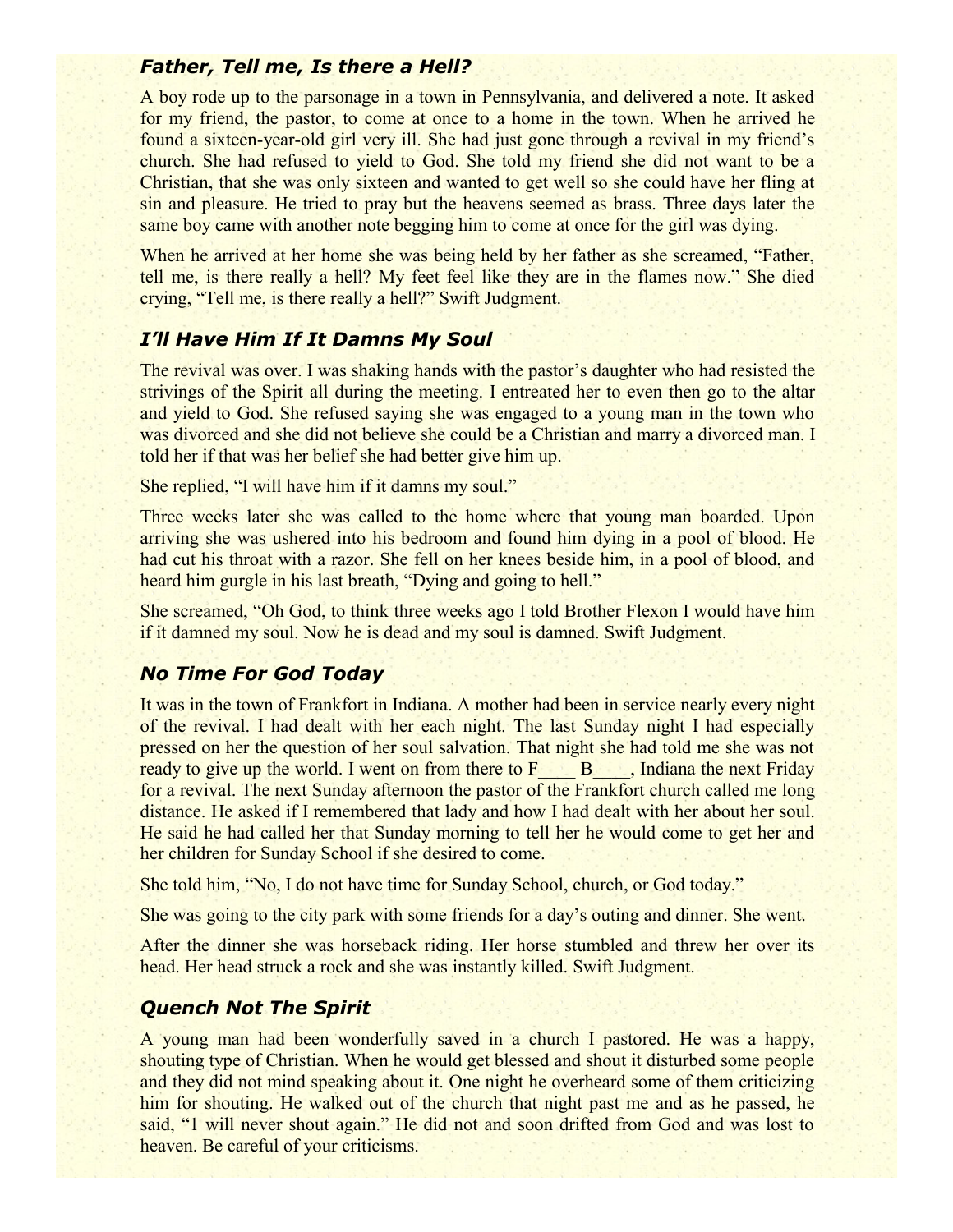# *A Fatal Choice*

I was holding a five weeks revival in my church where I was pastoring. I was acting as evangelist at the request of my Board. One night an elderly lady was at the altar. In fact she was there several nights. One night, she arose from the altar and sat on the broad mourners' bench.

Looking up into my face she said, "I would rather be in hell than any place in the universe."

I stopped her and said, "Please do not say that again until you tell me why you say it."

She replied, "When I was nineteen years old, I was a member of a Quaker church in Philadelphia. I was engaged to marry a young business man who was also a member of the church.

We were having a revival in that church and the evangelist was preaching holiness. I received light on that experience and wanted it. I talked to my friend about it and he said, 'If you ever go to that altar and get sanctified, we break our engagement at once.' Sunday night I was so hungry for the experience I left his side and went to the altar. As I prayed, the Lord said, "Which will you have, the Holy Ghost or that young man?' I looked up into God's face and said if I could not have both, I would take the young man in preference to the Holy Ghost. That night I backslid at the Quaker's mourners' bench.

"We were married and, for some time, prospered in business. Two children were born into our home. Finally, our business failed. We lost our business, our home, and our furniture. We moved to this city as paupers. My husband got a job as clerk in a furniture store. I saw my older son go to the Spanish American War. I saw him come home discharged with honors. I saw him get a job on the city newspaper as assistant editor. He was going to the top and would have been the editor of a daily with 70,000 circulation. Drink got the best of him. I saw them pick him up from the gutter crazed with drink. They rushed him to the city hospital and I followed him. When I arrived, I found him in a strait jacket cursing God and man. I saw him die drunk, with an oath on his lips. When he died, God thundered in my soul and said, 'Woman, you got what you wanted, but you have damned the soul of your first offspring by rejecting holiness at the Quaker's mourners' bench.'

"I saw my second son grow to manhood and totter and fall into adultery and wreck the lives of young girls and women. They arrested him and put him in the city jail. When I shook hands with him through the bars, God again thundered in my soul and said, 'Woman, you got what you wanted, but you have blighted the life of your second Offspring by rejecting holiness at the Quaker's mourners' bench.'

"Two weeks ago tonight, you and your wife came to my home, at my invitation, at twelve o'clock at night. You found me walking the floor and crying as I went to the clock, 'He's been in hell fifteen minutes longer and I put him there. He has been in hell fifteen minutes longer, and I put him there! You watched me go to the clock every fifteen minutes for six hours, crying that cry. That night when my husband came home from his place of business at ten o'clock, we ate a light lunch and went to retire. My husband sat down on the side of the bed and leaned over to unlace his shoe.

He did not get hold of the shoe lace, but fell on the floor, dead, without even a chance to say, 'Lord, have mercy on my soul.' When I turned his body over and looked into his dead face, God thundered in my soul again and said, 'Woman, you got him but you have damned his soul by rejecting holiness at the Quaker's mourners' bench.'

"I have been at this altar several nights. You have prayed, but my heart is as hard as the bench I am sitting on and the sooner I can go to hell and comfort those who have gone before me, and I sent there, the better satisfied I will be."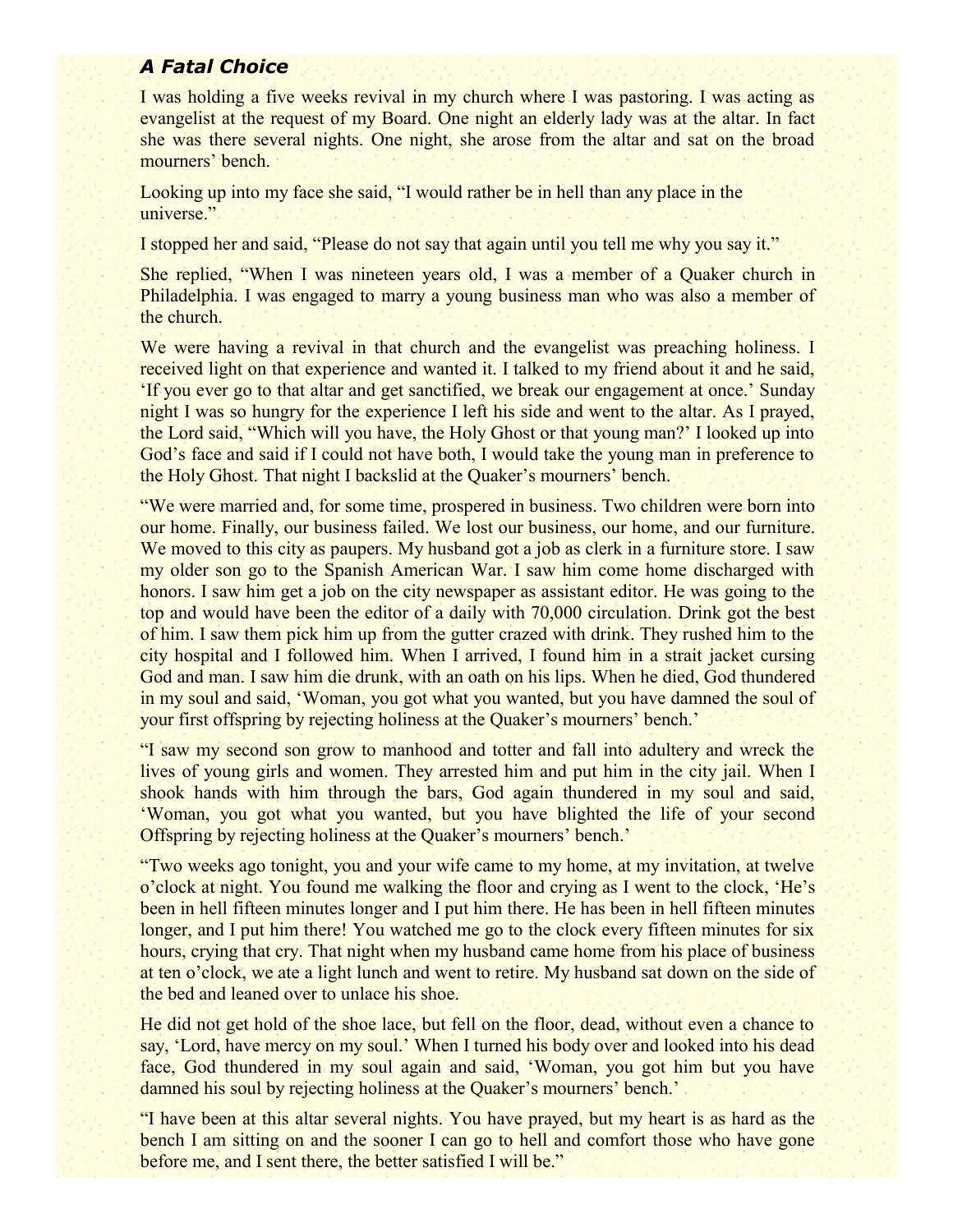In a few months she was gone, and died without God, to go to hell, but to comfort no one, for there is no comfort in hell. My friend, *it is dangerous to reject holiness when you receive light on it.*

# *Preacher in Colorado*

It was during a six day missionary convention. Several missionaries were there to speak on missions during the day services and I was preaching evangelistic messages at night.

One night a preacher came running down the aisle to the altar. He prayed and wept. It looked like he was going to get through when all of a sudden, he dried his tears and, bringing his hand down on the altar he cried, "I will never do it."

He left the altar but the next night, when I gave the altar call, he came running down the aisle and fell at the altar, screaming. He was there only a few moments when he came hurriedly up on the platform and asked if he might say something. I quieted the people and let him speak.

He said, "All of you know me. I have preached holiness up and down this country and God gave me souls. I, one day, came up against some new light. I refused to walk in it. I went on preaching but I had lost the power from my ministry. Last night I came to the altar and, as I prayed, God brought that light to me again. I brought my hand down on that altar and told God I would not walk in it. Right at that altar, He left me last night."

He walked back and got his wife by the arm and led her to the altar. She prayed through.

We prayed much for him but he got nowhere. He left the altar. They told me some time later that he attended all services in that church, but sat in the back, looking like a statue in a museum, but nothing ever moved him since that night. Light trampled under foot may turn to terrible darkness.

One can only be saved as he walks in all the light God gives him.

#### *Danger of Materialism*

As a pastor, I had in my church two very spiritual people, a man and wife. One of them had graduated from God's Bible School. The other one had attended for one year. They were faithful in attendance and support, and were a great blessing to all. They wanted to buy a farm, and did so.

While they were trying to pay for that farm, they began to absent themselves from the prayer meetings. After they had paid for that farm, they desired to purchase another one. When they were trying to pay for the second farm, they were working so hard that they began to absent themselves from the Sunday services. Their testimony no longer had the ring to it. They finally paid off the second farm. They were not satisfied but wanted a third farm. They purchased a very large chicken ranch. That took so much of their time that they hardly ever were in church. I found a difference in their attitudes as I would visit in their home. Materialism had gripped them.

One night, about that time, I was holding a meeting in a smail tabernacle near their home.

They attended the meeting and the wife found her way to the altar. As she prayed, one of our Bible school students was trying to help her.

She finally said, "There is no use. I sold my spiritual life for the second farm, and my soul for the third farm," and left the altar.

The next morning her husband and three children found her body hanging from a rafter in the attic of their home. She had gone from the altar to the attic to eternity. A graduate of a Bible school. Put Jesus Christ first or tragedy may follow.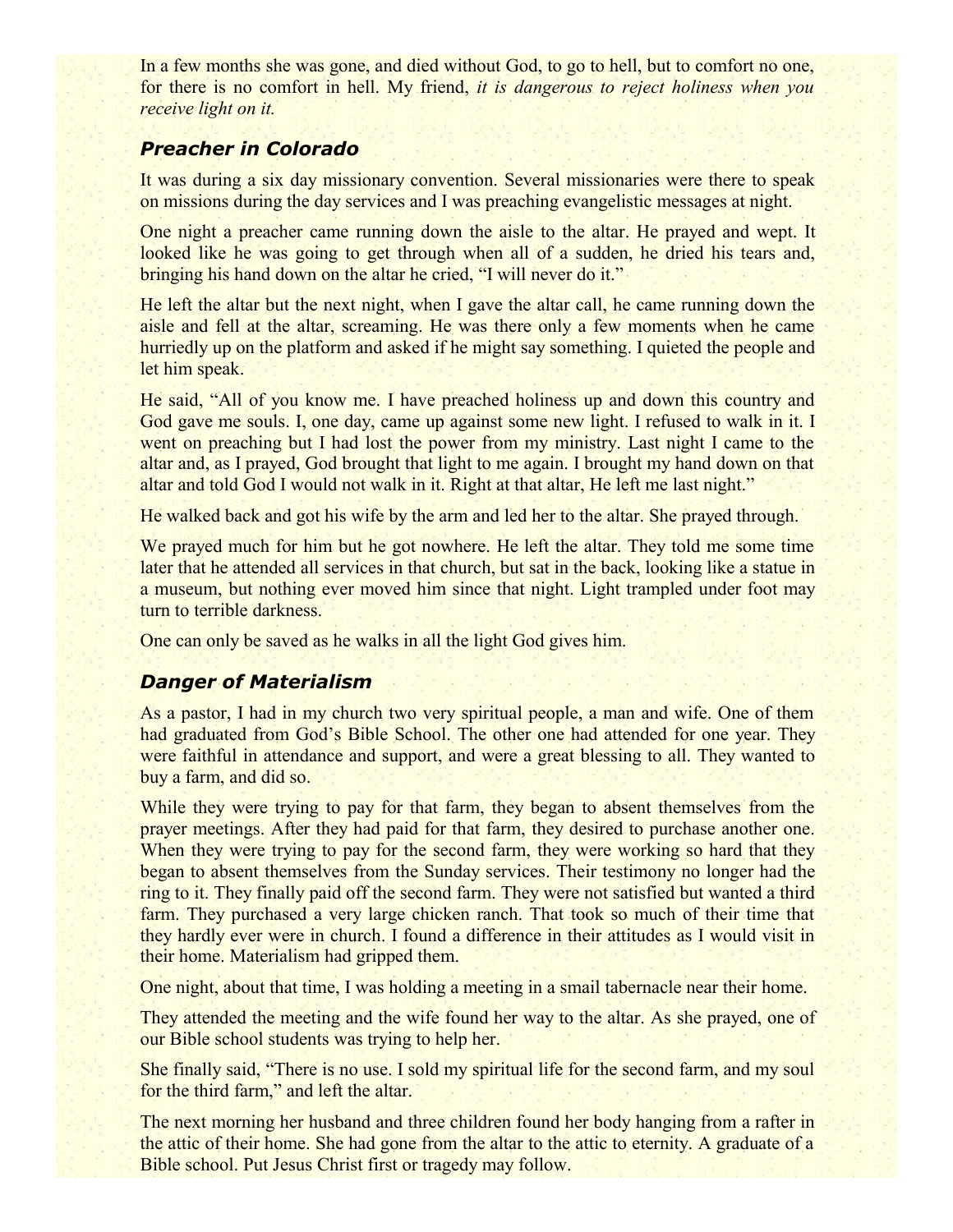# *A Saloon Keeper Saved But Lost By Rejecting Holiness*

I went to N\_\_\_\_, Virginia and pitched a tent. It was located next door to a saloon. The saloon keeper attended the services and found God. He went to his saloon and broke up the whisky and beer bottles and broke in the head of the beer kegs and poured the slop down the sewer. He closed the place and came and joined the Pilgrim Holiness Church. He lived such a good life that the church elected him as a trustee of the church.

My father was holding a tent meeting near where this man lived. He attended the services.

One night my father preached on holiness. The ex-saloon keeper was standing about half way down in the tent during the altar service.

I went to him and said, "Jimmy, God wants you to go on into holiness."

He looked at me and said, "I do not need your holiness. I do not want your holiness, and furthermore, I am not going to get your holiness."

He turned and walked out of the tent. Nine months later, he was sitting at the breakfast table in his home. His son and daughter-in-law came to breakfast late. There was an argument and he jumped from his chair and slapped his daughter-in-law in the face and left the house.

His son, a Christian, followed his father into the yard and said, "Why don't you come back into the house and ask forgiveness and get this matter straightened up."

The father replied, "Nine months ago, in that tent meeting with Reverend Flexon, I turned down holiness and when I did, I backslid. Your father does not have any God in his life, and he never expects to have any God in his life again as long as he lives."

He walked to the barn, brought out a team of horses, hitched them to a plow and started to plow a field. He had gone half way around the field when he fell between the plow handles. His son, watching him, rushed to pick him up. His mouth was filled with the fresh plowed earth. As the son was trying to get the dirt from the father's mouth, he died in the son's arms. The last words that son heard his father say were the following: "I backslid nine months ago in that tent meeting when I turned down holiness. Your father does not have any God in his life and never expects to ever have any again."

We buried his body, but his poor soul went into eternity without any God because, when he came to the light of holiness, he turned it down.

# *He Rejected Holiness*

The Pilgrim Holiness camp meeting was on in Colorado Springs, Colorado. It was Thursday night and I had preached on the text -- "And now, if thou wilt deal kindly and truly with my master, tell me; and if not, tell me; that I may turn to the right hand, or the left." God was there in a mighty way and there were many seekers at the altar.

The next morning, as I was crossing the camp ground, a man called to me from the dormitory steps. He asked if he could talk with me. We sat on the grass in front of the dormitory.

He said, "I came to this camp meeting a child of God. I was living above sin. Under your preaching I have seen the light on holiness. When you gave the altar call last night, the Holy Ghost said, 'Will you go, or will you not go?' and I said, 'I will not,' and walked out of the tabernacle. I went to my room to sleep but I have not slept a wink all night. Preacher, do you think if a person is saved and he receives light on holiness, and refuses to walk in that light, that God will ever speak to him again?"

I told him I could not promise that He would.